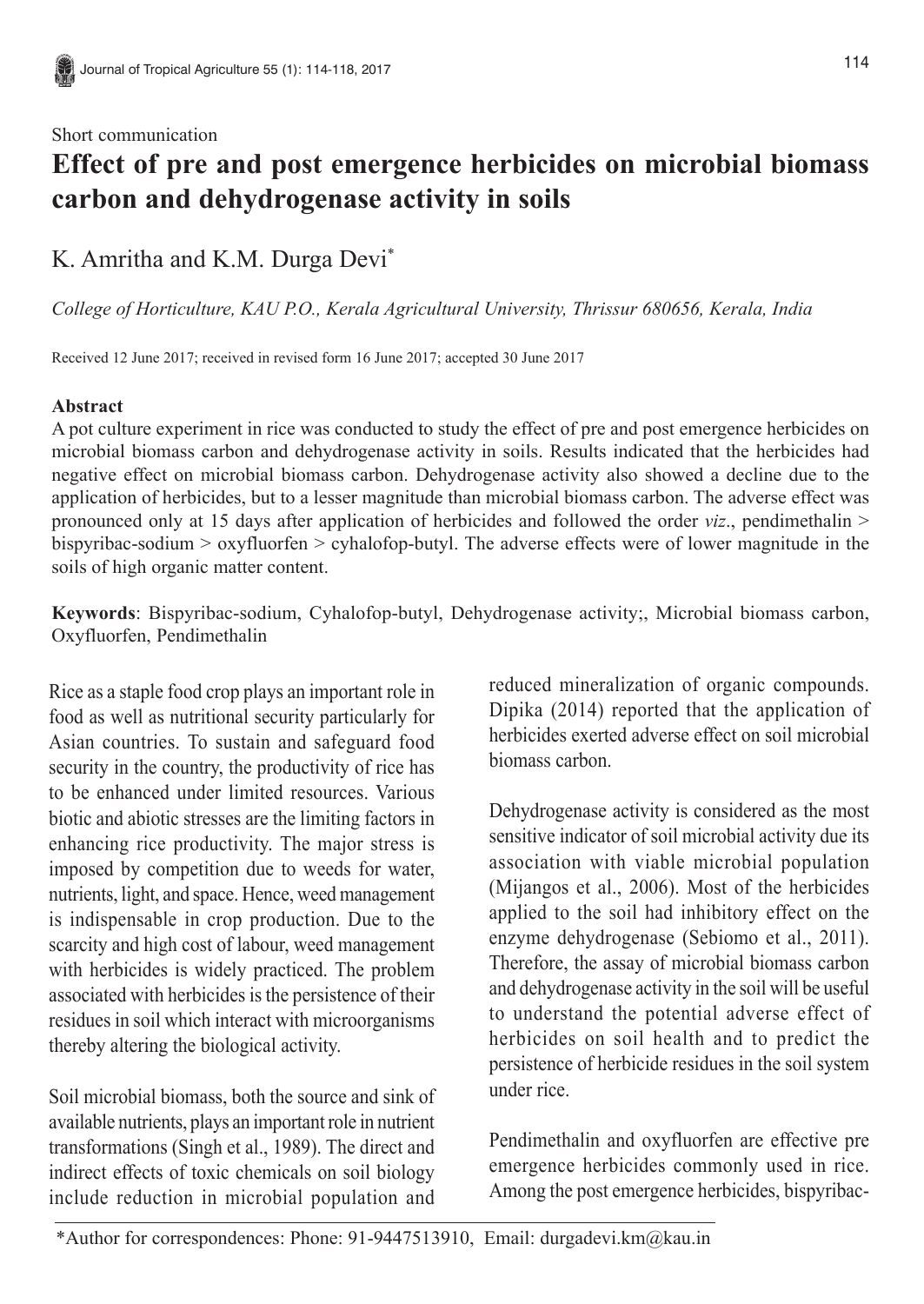|               | ັ                           |      |         |        |                                                               |                               |         |                                                         |
|---------------|-----------------------------|------|---------|--------|---------------------------------------------------------------|-------------------------------|---------|---------------------------------------------------------|
|               | Soils / soil sampling sites | pH   | Organic |        | Available Available                                           | Available Microbial           |         | Dehydro-                                                |
|               |                             |      |         |        | carbon $(\%)$ N(kg ha <sup>-1</sup> ) P(kg ha <sup>-1</sup> ) | $K(\text{kg} \text{ha}^{-1})$ | biomass | genase                                                  |
|               |                             |      |         |        |                                                               |                               | carbon  | activity                                                |
|               |                             |      |         |        |                                                               |                               |         | $(\mu g C g^{-1}day^{-1})$ $(\mu g TPF g^{-1}day^{-1})$ |
| Medium O.M.   | Control (rice field)        | 5.36 | 0.85    | 237.98 | 21.62                                                         | 124.80                        | 153.31  | 57.12                                                   |
| $(S_1)$ soils | Absolute control            | 5.68 | 1.08    | 258.40 | 23.35                                                         | 199.36                        | 192.12  | 61.21                                                   |
|               | (non-cropped area)          |      |         |        |                                                               |                               |         |                                                         |
| High O.M.     | Control (rice field)        | 5.01 | 2.47    | 296.30 | 27.90                                                         | 325.61                        | 421.10  | 85.37                                                   |
| $(S, )$ soils | Absolute control            | 5.20 | 1.92    | 269.69 | 24.76                                                         | 260.96                        | 322.01  | 78.43                                                   |
|               | (non-cropped area)          |      |         |        |                                                               |                               |         |                                                         |

\*O.M: Organic matter. Control: Rice field with a history of herbicide application. Absolute control: Non-cropped area without a history of herbicide application

sodium and cyhalofop-butyl are widely used in rice tracts of Kerala. These chemicals are recommended at the rate of 1.5 g, 0.15 g, 25 g and 0.08 kg a.i.ha<sup>-1</sup> respectively (KAU, 2016). Hence the present investigation was carried out to determine the effect of the above four herbicides on microbial biomass carbon and dehydrogenase activity in soils with medium and high organic matter content.

The study was conducted in the year 2016-2017 at the Department of Soil Science and Agricultural Chemistry, College of Horticulture, Kerala Agricultural University. Representative soil samples were collected during March-April, 2016 from four sites in Thrissur district, Kerala, India viz., rice field having medium organic matter status with a history of herbicide application:  $S<sub>1</sub>$  Control, soil from noncropped area having medium organic matter status and without a history of herbicide application:  $S_1$ Absolute control, high organic matter soil with a history of herbicide application:  $S_2$  Control, and high organic matter soil without history of herbicide application from non-cropped area:  $S$ , Absolute control.

Pot culture experiment with rice variety Jyothi was conducted in the *kharif* season of 2016 with twelve treatments and six replications in factorial CRD (four herbicides under two soil types + four controls). Pre emergence herbicides (pendimethalin and oxyfluorfen) were applied at six days after sowing (DAS) and post emergence herbicides (bispyribac-sodium and cyhalofop-butyl) at 16

DAS. Soil samples were analysed at six intervals *viz*., two hours before herbicide application and then at 7, 15, 30, and 60 days after herbicide spray and at harvest so as to evaluate the changes in microbial biomass carbon and dehydrogenase activity. Microbial biomass carbon was assayed as per the procedure described by Jenkinson and Powlson (1976) and dehydrogenase activity as per the procedure suggested by Casida et al. (1964).

Chemical characteristics of the soil *viz*., pH, organic carbon and available primary nutrients before the experiment are furnished in Table 1. The soil samples differed in their pH and the values ranged from 5.01 to 5.68. Organic carbon content varied from 0.85 to 2.47 per cent. Available nitrogen, phosphorus and potassium content were higher in Kole land soils due to high organic matter content. All the chemical characteristics were superior in high organic matter soils which favoured the growth of microflora.

The data on the initial biological characteristics of the soil samples viz., microbial biomass carbon and dehydrogenase activity are presented in Table 1. Rice soils of Kole lands recorded the highest microbial biomass carbon, dehydrogenase activity as well as organic carbon content (2.47%). Hojati and Nourbakhsh (2006) also found that microbial biomass carbon and dehydrogenase activity increased with soil organic carbon content.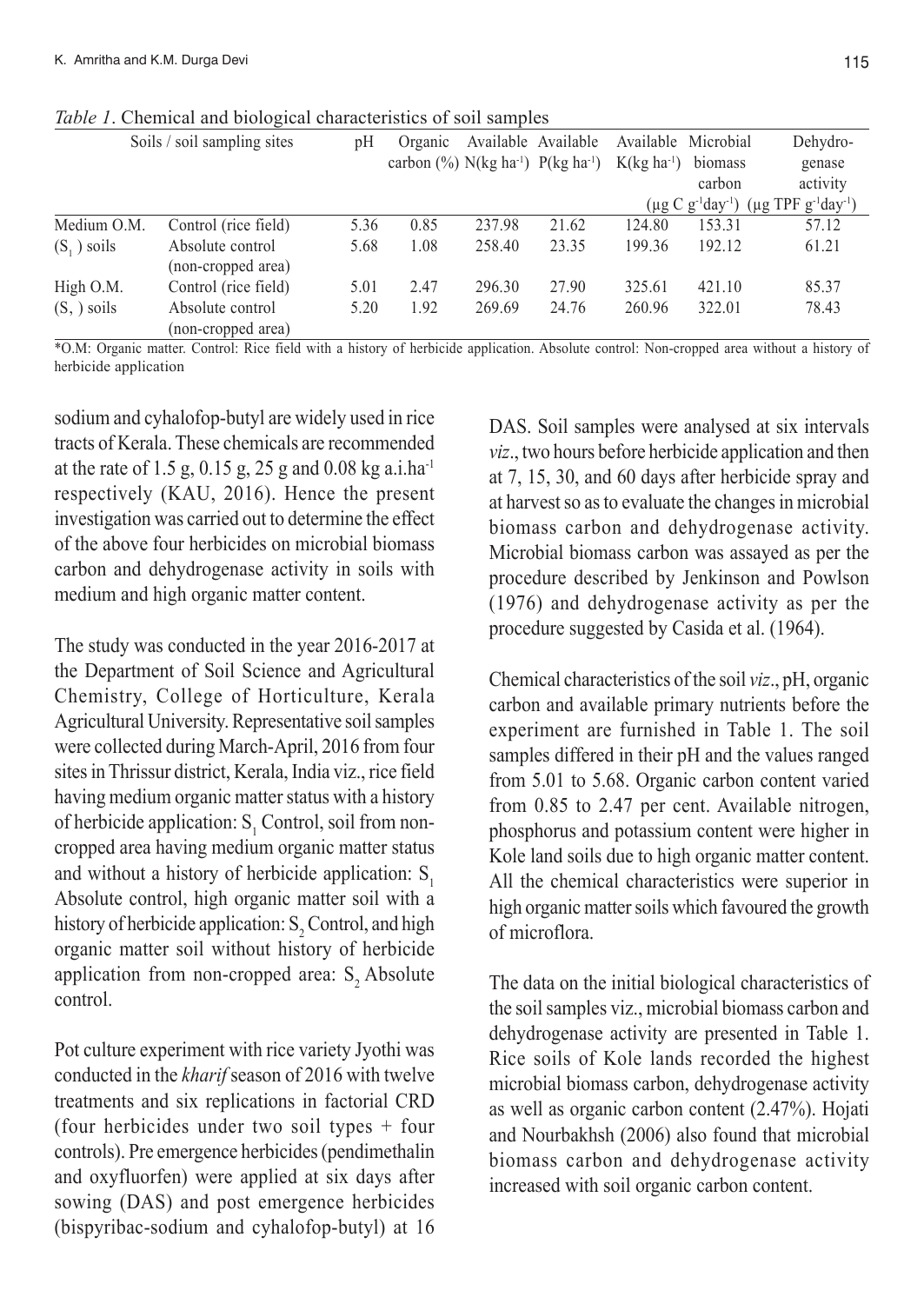| Table 2. Effect of herbicide application on microbial biomass carbon                                                            |                                                                           |                    |                     |                                                                                  |                    |                                                 |                    |                                                                                                                             |                    |                                              |                                                            |                                               |                                     |                                 |                                          |                                         |                               |                                         |
|---------------------------------------------------------------------------------------------------------------------------------|---------------------------------------------------------------------------|--------------------|---------------------|----------------------------------------------------------------------------------|--------------------|-------------------------------------------------|--------------------|-----------------------------------------------------------------------------------------------------------------------------|--------------------|----------------------------------------------|------------------------------------------------------------|-----------------------------------------------|-------------------------------------|---------------------------------|------------------------------------------|-----------------------------------------|-------------------------------|-----------------------------------------|
| Treatments Microbial biomass carbon( $\mu$ g C g <sup>1</sup> day <sup>1</sup> )                                                |                                                                           | <b>ODAHA</b>       |                     |                                                                                  | <b>TDAHA</b>       |                                                 |                    | <b>AHA</b>                                                                                                                  |                    |                                              | 30DAHA                                                     |                                               |                                     | 60 DAHA                         |                                          |                                         | Harvest                       |                                         |
|                                                                                                                                 | S                                                                         | $\infty$           | Mean                |                                                                                  |                    | Mean                                            | σō                 |                                                                                                                             | Mean               | s                                            |                                                            | Mean                                          |                                     |                                 | Mean                                     |                                         |                               | Mean                                    |
| Pendimethalin<br>Oxyfluorfen                                                                                                    | $168.10^4$ 453.83 <sup>a</sup><br>$\frac{168.10^{d} \times 453.1}{453.1}$ | Õ                  | 310.97 <sup>a</sup> | 310.60 <sup>a</sup> 131.00 <sup>h</sup> 422.38° 276.69°                          |                    | 143.038 436.07 <sup>b</sup> 289.55 <sup>b</sup> |                    | 129.33 <sup>r</sup> 429.40 <sup>ab</sup> 279.37 <sup>b</sup><br>128.00 <sup>6</sup> 425.28 <sup>b</sup> 276.64 <sup>b</sup> |                    | 107.45 <sup>8</sup><br>$15.62$ <sup>fg</sup> | $412.18^{\circ}$ 259.82 $^{\circ}$<br>417.75 <sup>ab</sup> | 266.68 <sup>b</sup>                           | $80.37$ gh<br>$171.40^{\mathrm{h}}$ | 458.47°<br>454.35°              | 312.88 <sup>d</sup>                      | 319.42° 109.30 <sup>gh</sup><br>91.30   | 379.23 <sup>b</sup><br>356.43 | 244.27 <sup>b</sup><br>$223.87^{\circ}$ |
| Cyhalofop-buty                                                                                                                  | 168.83 <sup>d</sup> 454.5                                                 | °°                 |                     | 311.71 <sup>a</sup> 153.50 <sup>f</sup> 441.32 <sup>ab</sup> 297.41 <sup>a</sup> |                    |                                                 |                    | 132.00 <sup>f</sup> 430.20 <sup>ab</sup> 281.10 <sup>b</sup>                                                                |                    | $118.28^{\rm f}$                             | 420.85 <sup>ab</sup>                                       | $269.56^{\circ}$                              | 185.98                              | 467.00 <sup>b</sup>             |                                          | 326.49 <sup>b</sup> 117.43 <sup>g</sup> | 383.33 <sup>b</sup>           | 250.38 <sup>b</sup>                     |
| Bispyribac-sodium                                                                                                               | 168.10 <sup>d</sup> 454.40 <sup>a</sup>                                   |                    | 311.25 <sup>a</sup> |                                                                                  |                    | 142.508 434.18 <sup>b</sup> 288.34 <sup>b</sup> |                    | 129.14 <sup>r</sup> 426.63 <sup>b</sup> 277.88 <sup>b</sup>                                                                 |                    | $15.37$ <sup>fg</sup>                        | 414.58 <sup>b</sup>                                        | 264.98 <sup>bc</sup>                          | 177.83h                             | 457.98                          | 317.91 <sup>ed</sup> 99.44 <sup>hi</sup> |                                         | 361.37°                       | 230.40 <sup>cd</sup>                    |
| Control                                                                                                                         | 168.83 <sup>d</sup> 455.32 <sup>a</sup>                                   |                    | 312.08ª             | 155.58 <sup>f</sup> 447.88 <sup>a</sup> 301.73 <sup>a</sup>                      |                    |                                                 |                    | 147.92° 433.83ª 290.88ª                                                                                                     |                    | 136.40 <sup>e</sup>                          | 424.42ª                                                    | $280.41^{a}$                                  | 197.33f                             | 502.73ª                         | 350.03ª                                  | $135.43$ <sup>r</sup>                   | 418.68ª                       | 277.06ª                                 |
| Absolute control                                                                                                                | 218.28 358.28                                                             |                    |                     | 288.28 202.97 348.83 <sup>d</sup>                                                |                    | 275.90°                                         |                    | 191.53 <sup>d</sup> 334.20° 262.87°                                                                                         |                    | 186.67 <sup>d</sup>                          | 322.18°                                                    | $254.42^{d}$                                  | 234.47 <sup>e</sup>                 | 369.53 <sup>d</sup>             | 302.00°                                  | 175.10 <sup>e</sup>                     | 293.07 <sup>d</sup>           | 234.09°                                 |
| Mean                                                                                                                            | 176.71 <sup>b</sup> 438.2                                                 | ů,                 |                     | 154.76 <sup>b</sup> 421.78 <sup>a</sup>                                          |                    |                                                 |                    | (42.99 <sup>b</sup> 413.26 <sup>a</sup>                                                                                     |                    | 29.96 <sup>b</sup>                           | 401.99ª                                                    |                                               | 91.23 <sup>b</sup>                  | 451.68ª                         |                                          | $121.33^b$ 365.35 <sup>a</sup>          |                               |                                         |
| CD(0.05)                                                                                                                        | $4.23*$                                                                   |                    | 7.33**              | 2.97                                                                             |                    | 5.14                                            | 2.72               |                                                                                                                             | 4.71               | 3.92                                         |                                                            | 6.79                                          |                                     | 3.29                            | 5.70                                     | 5.03                                    |                               | 8.71                                    |
|                                                                                                                                 |                                                                           | $10.37***$         |                     |                                                                                  | 7.27               |                                                 |                    | 6.67                                                                                                                        |                    |                                              | 9.60                                                       |                                               |                                     | 8.06                            |                                          |                                         | 12.32                         |                                         |
|                                                                                                                                 |                                                                           |                    |                     |                                                                                  |                    |                                                 |                    |                                                                                                                             |                    |                                              |                                                            |                                               |                                     |                                 |                                          |                                         |                               |                                         |
| Table 3. Percentage reduction in microbial biomass carbon with respect to control at different days after herbicide application |                                                                           |                    |                     |                                                                                  |                    |                                                 |                    |                                                                                                                             |                    |                                              |                                                            |                                               |                                     |                                 |                                          |                                         |                               |                                         |
| Treatments Reduction in microbial biomass carbon (%)= (MBC <sub>c</sub> -MBC <sub>c</sub> ) x100                                |                                                                           |                    |                     |                                                                                  |                    |                                                 |                    |                                                                                                                             |                    |                                              |                                                            |                                               |                                     |                                 |                                          |                                         |                               |                                         |
|                                                                                                                                 |                                                                           | <b>ODAHA</b>       |                     |                                                                                  | <b>AHA</b>         |                                                 |                    | <b>AHA</b>                                                                                                                  |                    |                                              | 30DAHA                                                     |                                               |                                     | 60DAHA                          |                                          |                                         | Harvest                       |                                         |
|                                                                                                                                 | ΙÑ                                                                        |                    | bî                  | M                                                                                |                    | s,                                              |                    | s                                                                                                                           |                    |                                              | s                                                          |                                               | $\sim$                              |                                 | တ်                                       | ∽                                       |                               |                                         |
| Pendimethalin                                                                                                                   | 0.43                                                                      |                    | 649                 | 15.80                                                                            |                    | 5.69                                            |                    | 13.46                                                                                                                       | S                  |                                              | 21.22                                                      | 2.88                                          |                                     | 13.14                           | 9.62                                     | 32.59                                   |                               | $\frac{8}{3}$                           |
| Oxyfluorfen                                                                                                                     | 0.43                                                                      |                    | 0.33                | 8.07                                                                             |                    | 2.64                                            |                    | 12.56                                                                                                                       | 1.02               |                                              | 15.23                                                      | 1.57                                          |                                     | 8.60                            | 8.80                                     | 19.30                                   |                               | 9.42                                    |
| Cyhalofop-butyl                                                                                                                 | 0.00                                                                      |                    | 0.16                | 1.34                                                                             |                    | 1.47                                            |                    | 10.76                                                                                                                       | $0.84\,$           |                                              | 13.29                                                      | 0.84                                          |                                     | 5.75                            | 7.11                                     | 13.29                                   |                               | 8.44                                    |
| Bispyribac-sodium                                                                                                               | 0.43                                                                      |                    | 0.20                | 8.41                                                                             |                    | 3.06                                            |                    | 12.70                                                                                                                       | 1.66               |                                              | 15.42                                                      | 2.32                                          |                                     | 9.88                            | 8.90                                     | 26.58                                   |                               | 3.69                                    |
| $CD$ (0.05)* : $CD$ for comparing the soil types                                                                                |                                                                           |                    |                     | CD $(0.05)$ <sup>**</sup> : CD for comparing the treatments                      |                    |                                                 |                    |                                                                                                                             |                    |                                              |                                                            | CD (0.05)***:CD for comparing the interaction |                                     |                                 |                                          |                                         |                               |                                         |
| MBCC: Microbial biomass carbon in                                                                                               |                                                                           | control            |                     | MBC T: Microbial biomass carbon in herbicide treatments                          |                    |                                                 |                    |                                                                                                                             |                    |                                              |                                                            | S <sub>1</sub> : Medium O.M. soil             |                                     | S <sub>2</sub> : High O.M. soil |                                          |                                         |                               |                                         |
|                                                                                                                                 |                                                                           |                    |                     |                                                                                  |                    |                                                 |                    |                                                                                                                             |                    |                                              |                                                            |                                               |                                     |                                 |                                          |                                         |                               |                                         |
| Table 4. Effect of herbicide application on dehydrogenase activity at different days after herbicide application (DAHA)         |                                                                           |                    |                     |                                                                                  |                    |                                                 |                    |                                                                                                                             |                    |                                              |                                                            |                                               |                                     |                                 |                                          |                                         |                               |                                         |
| Treatments                                                                                                                      |                                                                           |                    |                     |                                                                                  |                    |                                                 |                    | Dehydrogenase activity ( $\mu$ g TPF g <sup>-1</sup> day <sup>-1</sup> )                                                    |                    |                                              |                                                            |                                               |                                     |                                 |                                          |                                         |                               |                                         |
|                                                                                                                                 |                                                                           | 0 DAHA             |                     |                                                                                  | <b>AHA</b>         |                                                 |                    | <b>AHACSI</b>                                                                                                               |                    |                                              | <b>AHAOO</b>                                               |                                               |                                     | 60 DAHA                         |                                          |                                         | Harvest                       |                                         |
|                                                                                                                                 | sö                                                                        | S,                 | Mean                | σ                                                                                | S                  | Mean                                            | S                  | တ်                                                                                                                          | Mean               | S                                            | ဟ်                                                         | Mean                                          | s                                   | ဟ်                              | Mean                                     |                                         | ທ໌                            | Mean                                    |
| Pendimethalin                                                                                                                   | $61.66^{a}$                                                               | 89.65 <sup>a</sup> | 75.66ª              | 63.38 <sup>e</sup>                                                               | $95.27^{a}$        | 79.33                                           | 61.73 <sup>1</sup> | 94.21°                                                                                                                      | 77.97              | 67.32 <sup>e</sup>                           | $102.56^{a}$                                               | 84.94                                         | 84.07                               | 124.69 <sup>t</sup>             | I <sub>04.38</sub> c                     | 60.52 <sup>d</sup>                      | 89.72                         | 75.12                                   |
| Oxyfluorfen                                                                                                                     | 61.65 <sup>d</sup>                                                        | 89.67ª             | 75.66ª              | 64.53 <sup>de</sup>                                                              | 95.58ª             | 80.06                                           | 62.54 <sup>f</sup> | 94.48 <sup>bc</sup>                                                                                                         | 78.51°             | 68.15 <sup>e</sup>                           | $103.36^{a}$                                               | 85.76 <sup>bc</sup>                           | 87.82°                              | $128.14^{a}$                    | $107.98^{ab}$                            | $61.81^{d}$                             | 90.09ª                        | 75.95                                   |
| Cyhalofop butyl                                                                                                                 | 61.67 <sup>d</sup>                                                        | 89.66ª             | 75.67 <sup>a</sup>  | 65.37 <sup>d</sup>                                                               | 95.61ª             | 80.49                                           | 63.05 <sup>f</sup> | $95.10^{be}$                                                                                                                | 79.08°             | 69.82 <sup>d</sup>                           | $103.41^{a}$                                               | 86.62 <sup>b</sup>                            | 88.01°                              | $128.53^{a}$                    | $108.27^{a}$                             | $62.34^{d}$                             | 90.89ª                        | 76.62                                   |
| Bispyribac sodium                                                                                                               | 61.66 <sup>d</sup>                                                        | 89.67              | 75.67 <sup>a</sup>  | 64.21 <sup>de</sup>                                                              | 95.57 <sup>a</sup> | 79.89                                           | $62.00^{\rm f}$    | 94.37 <sup>c</sup>                                                                                                          | 78.19 <sup>c</sup> | 68.04°                                       | $103.33^{a}$                                               | 85.68                                         | 86.53 <sup>e</sup>                  | 126.84ª                         | 106.69 <sup>b</sup>                      | 61.65 <sup>d</sup>                      | 89.83ª                        | 75.74                                   |
| Control                                                                                                                         | 61.65 <sup>d</sup>                                                        | 89.68              | 75.67 <sup>a</sup>  | 65.48 <sup>d</sup>                                                               | 95.78ª             | 80.63                                           | 67.86°             | 98.97ª                                                                                                                      | 83.42 <sup>b</sup> | 70.85 <sup>d</sup>                           | $103.53^{a}$                                               | 87.19ab                                       | 88.36 <sup>e</sup>                  | $128.82^{a}$                    | 108.59ª                                  | $63.06^{d}$                             | 91.83ª                        | $77.45$<br>76.37                        |
| Absolute control                                                                                                                | 65.74°                                                                    | 82.31              | 74.03 <sup>b</sup>  | 69.26 <sup>c</sup>                                                               | 90.12 <sup>b</sup> | 79.69                                           | 76.18 <sup>d</sup> | 96.59 <sup>b</sup>                                                                                                          | 86.39ª             | 78.01°                                       | 97.92 <sup>b</sup>                                         | 87.97ª                                        | 96.27 <sup>d</sup>                  | $121.23^{\circ}$                | 108.75ª                                  | 67.31°                                  | 85.43 <sup>b</sup>            |                                         |
| Mean                                                                                                                            | $62.34^{b}$                                                               | 88.44              |                     | 65.37 <sup>b</sup>                                                               | 94.65ª             |                                                 | 65.56              | 95.62ª                                                                                                                      |                    | $70.36^{b}$                                  | $102.35^{a}$                                               |                                               | 88.51 <sup>b</sup>                  | 126.38ª                         |                                          | 62.78 <sup>b</sup>                      | 89.63ª                        |                                         |
| CD(0.05)                                                                                                                        | $0.31*$                                                                   |                    | $0.53**$            | 0.60                                                                             |                    | SN                                              | 0.90               |                                                                                                                             | 1.55               | 0.54                                         |                                                            | 0.93                                          |                                     | 0.83                            | 1.45                                     | 1.30                                    |                               | <b>SN</b>                               |
|                                                                                                                                 |                                                                           | $0.75**$           |                     |                                                                                  |                    |                                                 |                    |                                                                                                                             |                    |                                              |                                                            |                                               |                                     |                                 |                                          |                                         |                               |                                         |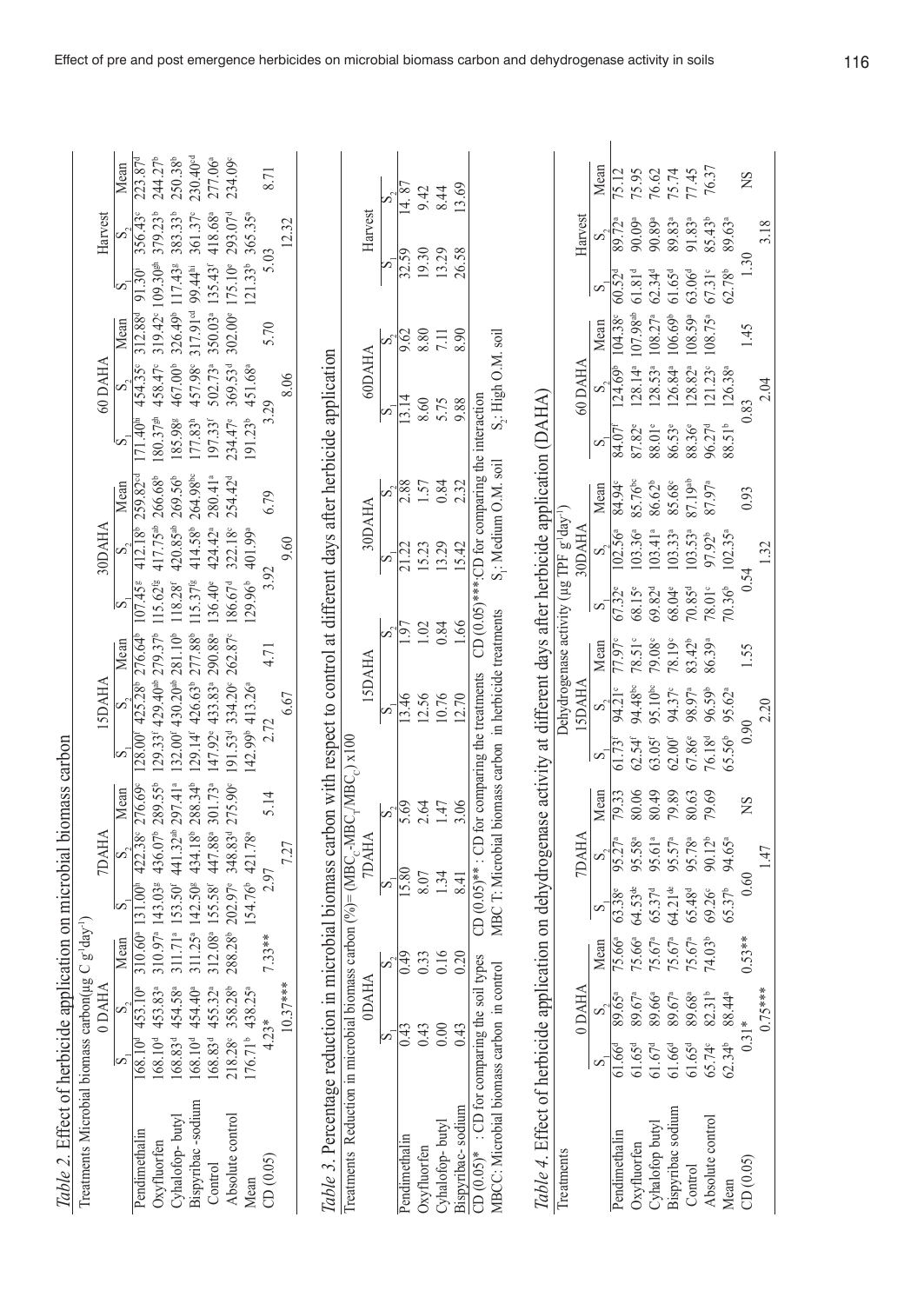99  $\overline{14}$ 

Harvest

 $\frac{8}{18}$  $\frac{8}{2}$ 

 $0.23$ 0.53

 $0.40$ 2.07  $0.61$ 

> $45$ 3.97

S.: High O.M. soil

O (0.05)\*\*\*\*:CD for comparing the interaction

S<sub>i</sub>: Medium O.M. soil

 $0.19$  $0.12$  $0.16$ 

4.65 4.54 3.91

Pendimethalin 4.84 4.86 4.86 4.86 4.86 4.81 4.81 4.81 4.81 3.21 0.53 0.53 0.53 0.53 0.53 0.53 0.53 0.94 4.96 4.96 4.96 Sx1 66.1 5.510 19.10 9.110 18.15 19.51 19.12 1.1210 5.141 0.010 0.010 1.0010 COT tri c,Co 0+50 c,Lo St,T 16,G 60.12 8.1.0 a.120 1.10 0.000 0.000 1.14 1.45 1.091 0.124 1.14 1.45 1.14 1.14 1 Bispyribac sodium 0.00 0.00 1.94 0.22 8.64 4.65 3.97 0.19 2.07 1.54 2.24 2.18

7.84 8.64

 $0.18$  $0.22$  $0.21$ 

 $0.00$  $0.00$  $0.00$ 

 $45$ 0.17 1.94

 $0.00$  $0.000000$  CD (0.05)\* : CD for comparing the soil types CD (0.05)\*\* : CD for comparing the treatments CD (0.05)\*\*\*:CD for comparing the interaction DH C: Dehydrogenase activity in control DH T: Dehydrogenase activity in herbicide treatments S<sub>1</sub>: Medium O.M. soil S<sub>2</sub>: High O.M. soil<br>DH

 $CD(0.05)$ \*\*

types

: CD for comparing the soil

Bispyribac sodium Cyhalofop butyl **Pendimethalin** Oxyfluorfen

 $CD(0.05)*$ 

DH C: Dehydrogenase activity in control

CD for comparing the treatments

DH T: Dehydrogenase activity in herbicide treatments

Microbial biomass carbon (MBC) showed a decreasing trend upto 30 days after herbicide application (DAHA) and thereafter a drastic increase (Table 2) at 60 DAHA in all the interactions studied. This might be due to rhizosphere effect which augmented the native microflora of the root system, as 60 DAHA coincided with the panicle initiation stage. At harvest, microbial biomass carbon decreased probably due to the decreased moisture status of the soil and decline in root activity at late maturity stage of rice. At the harvest stage of rice, a drastic decline in microbial biomass was also reported by Aparna (2000). Microbial biomass carbon was significantly higher in soils having high organic matter content.

The extent of decline in microbial biomass carbon was highest at harvest followed by 30 DAHA. At thirty days after herbicide application and at harvest, reduction in microbial biomass carbon varied from 0.84 to 21.22 per cent and 8.44 to 32.59 per cent respectively (Table 3). Among the herbicide treatments, maximum reduction in MBC was observed in pendimethailn treatment followed by bispyribacsodium, oxyfluorfen, and cyhalofop-butyl. Mammalian toxicity (oral  $LD_{50}$ ) and persistence of the herbicides in the soil also followed the same order; pendimethalin > bispyribac-sodium> oxyfluorfen > cyhalofop-butyl (RSC, 1987).

Percentage reduction was comparatively lower in high organic matter soils throughout the crop period and the same could be attributed to the buffering action of organic matter. Among the two pre emergence herbicides, adverse effect on microbial biomass carbon was more for pendimethalin than oxyfluorfen. In the case of post emergence herbicides, bispyribac-sodium had more impact on microbial biomass carbon compared to cyhalofop-butyl.

Data on the effects of herbicide application on dehydrogenase activity revealed that it increased upto 60 DAHA with slight variations and declined thereafter registering a peak at 60 DAHA (Table 4). Dehydrogenase activity at 15 DAHA was comparatively lower than activity at seven days after herbicide application in all herbicide treatments. This might be due to the effect of herbicide application on the activity of this intracellular enzyme. Lower activity of dehydrogenase at harvest stage of rice may be due to decline in rhizosphere activity and organic carbon content coupled with dry condition prevailing at harvest of rice. Metabolism and survival of the soil microorganisms are affected by the soil moisture availability (Uhlirova et al., 2005).

High organic matter soils recorded the highest dehydrogenase activity compared to medium organic matter soils. This might be due to enough substrate provided by the soil to support higher microbial biomass, and higher enzyme production. The findings are in close agreement with Yuan and Yue, 2012.

In the pendimethalin treatment, the percentage reduction in dehydrogenase activity at 15 DAHA was 9.03 and 4.81 per cent for  $S_1$  and  $S_2$  soils (Table 5). In cyhalofop